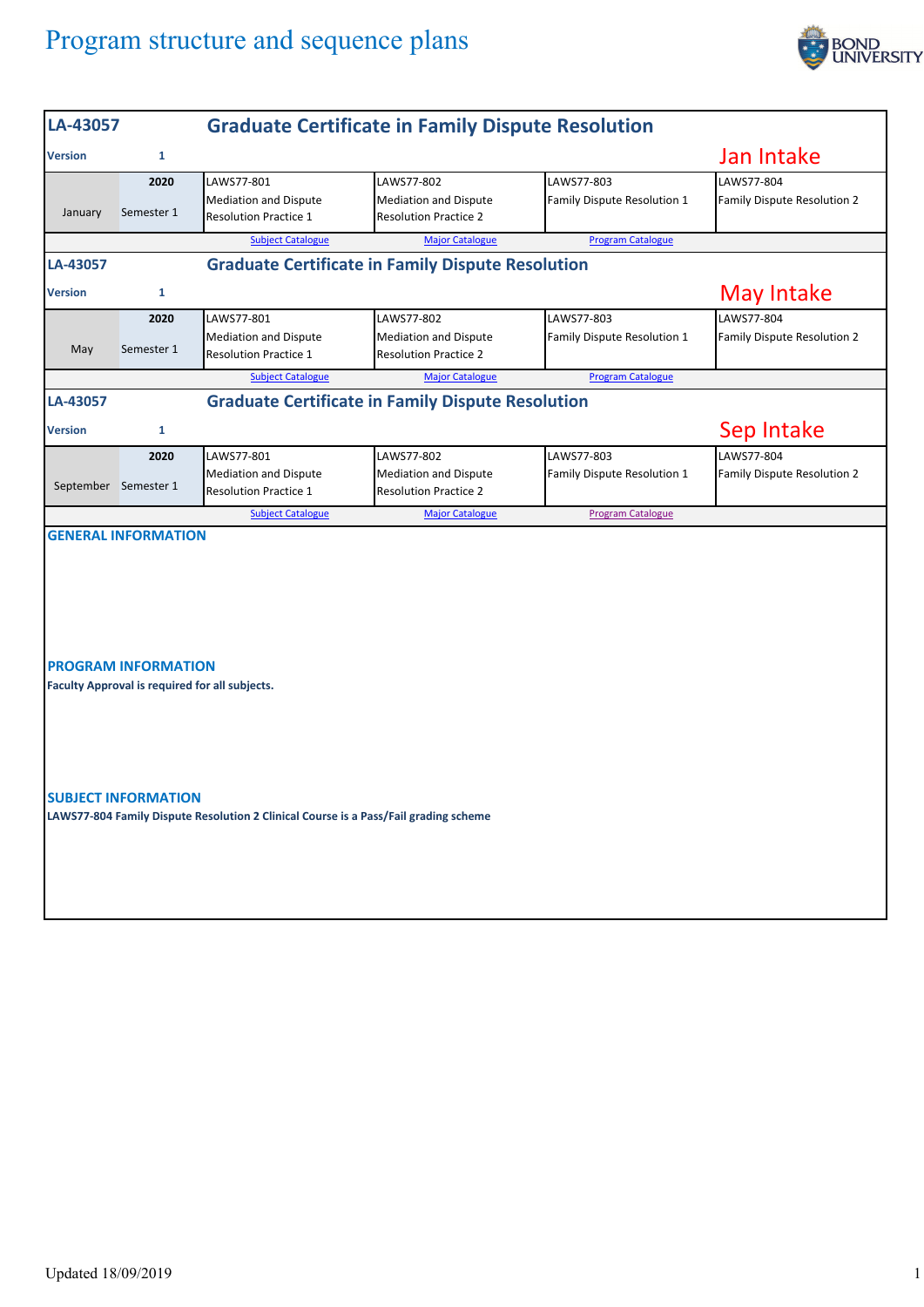## Program structure and sequence plans



| LA-43057                                                                                                                                                                                                                                                                                                                                                                                                                                                                                                                                                   |            | <b>Graduate Certificate in Family Dispute Resolution</b> |                                                       |  |  |  |  |
|------------------------------------------------------------------------------------------------------------------------------------------------------------------------------------------------------------------------------------------------------------------------------------------------------------------------------------------------------------------------------------------------------------------------------------------------------------------------------------------------------------------------------------------------------------|------------|----------------------------------------------------------|-------------------------------------------------------|--|--|--|--|
| Version                                                                                                                                                                                                                                                                                                                                                                                                                                                                                                                                                    | 1          |                                                          | <b>Postgraduate Certificate</b>                       |  |  |  |  |
| <b>Total Subjects</b>                                                                                                                                                                                                                                                                                                                                                                                                                                                                                                                                      | 4          | <b>Total Credit Points 40</b>                            | <b>Cricos Code NA</b>                                 |  |  |  |  |
| <b>Structure</b><br><b>4 Required Subjects</b>                                                                                                                                                                                                                                                                                                                                                                                                                                                                                                             |            |                                                          |                                                       |  |  |  |  |
| Assumed knowledge is the minimum level of knowledge of a subject area that students are assumed to have acquired through previous study. It is the<br>responsibility of students to ensure they meet the assumed knowledge expectations of a specified subject. Students who do not possess this prior knowledge are<br>strongly recommended against enrolling and do so at their own risk. No concessions will be made for students' lack of prior knowledge.<br><b>Title</b><br><b>Assumed Knowledge</b><br><b>Available</b><br>Code<br><b>Requisite</b> |            |                                                          |                                                       |  |  |  |  |
|                                                                                                                                                                                                                                                                                                                                                                                                                                                                                                                                                            |            | You must complete the following required subjects:       |                                                       |  |  |  |  |
| J/M/S                                                                                                                                                                                                                                                                                                                                                                                                                                                                                                                                                      | LAWS77-801 | Mediation and Dispute Resolution Practice 1              | Further requisites in subject<br>outline              |  |  |  |  |
| J/M/S                                                                                                                                                                                                                                                                                                                                                                                                                                                                                                                                                      | LAWS77-802 | Mediation and Dispute Resolution Practice 2              | LAWS77-801 & Further<br>requisites in subject outline |  |  |  |  |
| J/M/S                                                                                                                                                                                                                                                                                                                                                                                                                                                                                                                                                      | LAWS77-803 | <b>Family Dispute Resolution 1</b>                       | LAWS77-802 & Further<br>requisites in subject outline |  |  |  |  |

LAWS77‐803 & Further requisites in subject outline

**J/M/S** LAWS77‐804 Family Dispute Resolution 2